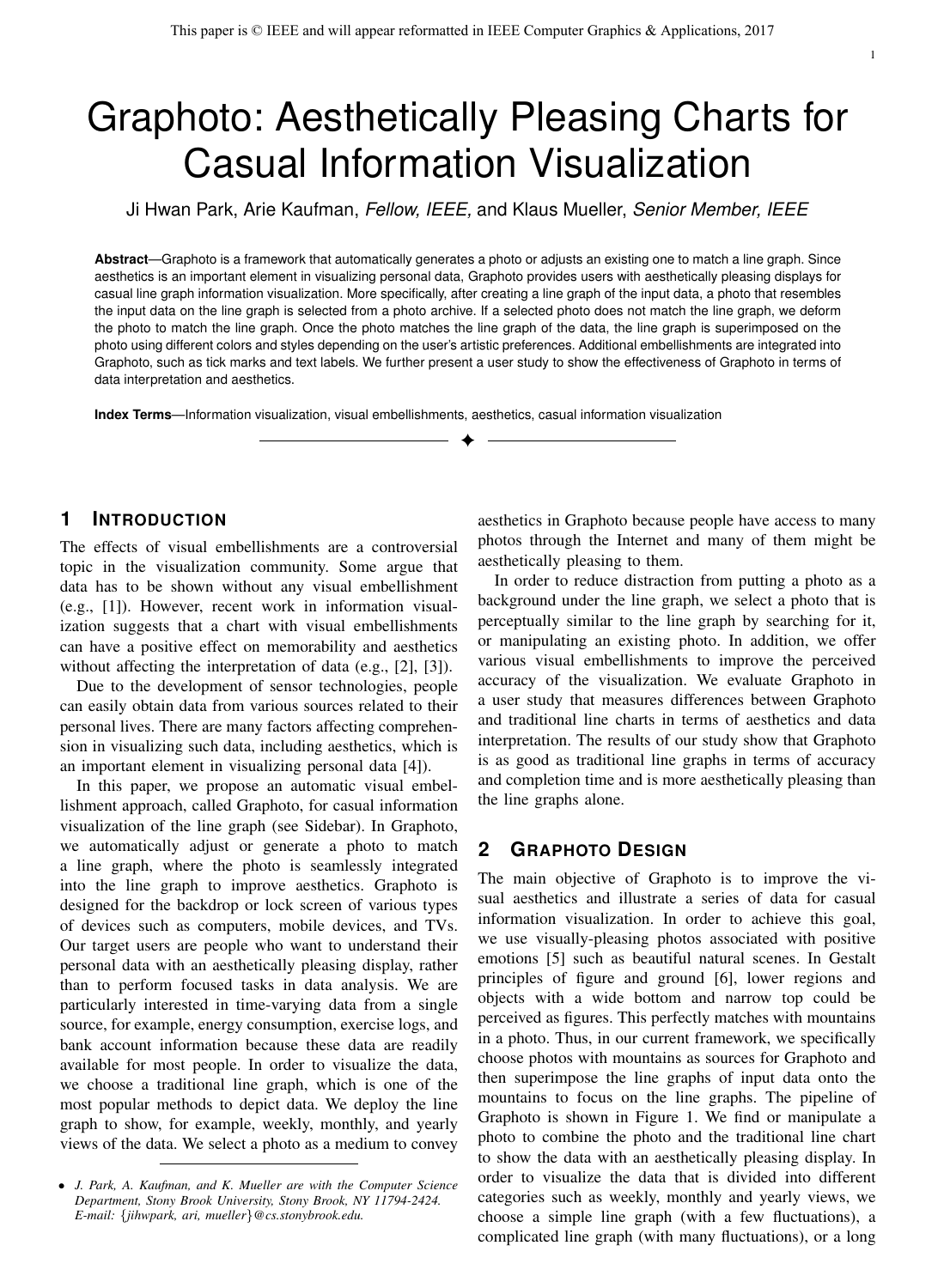

Fig. 1: An overview of Graphoto. After creating a line graph of the input data, a matching photo to the line graph is found via graph-based image retrieval (GBIR) and/or created or modified by image manipulation (IM). Various visual embellishments are generated and applied to the matching photo.

line graph (one that cannot fit in one photo). This allows us to visualize the data with different granularities. Social comparisons are one of the effective ways to encourage users to change their behavior [4]. A stacked line graph is used to enhance the aesthetic aspects of charts for comparing multiple time series. Even though the stacked line graph has a legibility issue, it works for some cases such as detecting large differences in a few time series with similar overall shapes [7]. In Graphoto, we need to compare data from a user with the average of his/her neighbors as social comparisons. Thus, we also use the stacked line graph for such a comparison. Since every user has different artistic taste, we provide various techniques to accommodate their artistic preferences, including six line styles, four colors, and embellishments such as tick marks and text labels. These techniques are applied to the matching photo.

#### **Graph-based Image Retrieval**  $2.1$

In Graphoto, we utilize a photo to enhance the aesthetics of a line graph. However, if the salient parts of a photo in the background of the line graph are dissimilar to the line graph, it makes the line graph difficult to understand. Therefore, in our framework, we select a mountain photo which resembles the line graph of the input data as we mentioned. Since we store a large quantity of photos with mountains obtained from a user's photo album(s) or downloaded from the web into a photo archive, an algorithm for finding a matching photo should be efficient in searching for a photo in such a photo archive. Our method is based on the sketch-based image retrieval approach by Eitz et al. [8] which is simple, yet still finds a well-matched image. In their system, a user draws a sketch as an input to find the matching image. We instead use the line graph of the data as input. After obtaining the line graph, we choose a photo from our photo archive, and resize the line graph to match the size of the photo. We compute the similarity between the line graph and the photo as follows:

- 1) Remove noise in the photo by applying a Gaussian lowpass filter.
- 2) Extract edges in the photo via Canny edge detection.



Fig. 2: An example of graph-based image retrieval. (a) A line graph of the input data, and (b) a retrieved photo.

- 3) Divide the photo into cells, where the size of each cell is 0.25 percent of the size of the photo.
- 4) Compute a histogram of oriented gradient (HOG) with six bins in each cell.
- 5) Calculate the distance between HOGs from the line graph and the photo by using  $L_1$ -norm.

Once we procure all distances between the line graph and all photos in the photo archive, a photo is selected, which has the shortest distance and hence is the most similar to the line graph in the photo archive. We noted that HOGs of photos are computed only once when the photos are added to the photo archive.

Our purpose in graph-based image retrieval (GBIR) is to find a matching photo, which is perceptually similar to the line graph. For this purpose, we further refine our results with a different method, which is less efficient, but perceptually better. Beaudot and Mullen [9] found that a long edge was perceptually salient even when it was faint. Based on this observation, Bhat et al. [10] introduced a method to compute the local gradient saliency from edge lengths and orientations. In order to incorporate this method in our pipeline, we first find twenty matching photos from the HOGs. Next, we calculate the edge lengths of the photos as follows:

- 1) Compute the local edge magnitude  $(e_m)$  and orientation  $(e_0)$  of each pixel  $(p_i)$  by applying a steerable filter.
- 2) Normalize the local edge magnitude of each pixel as follows: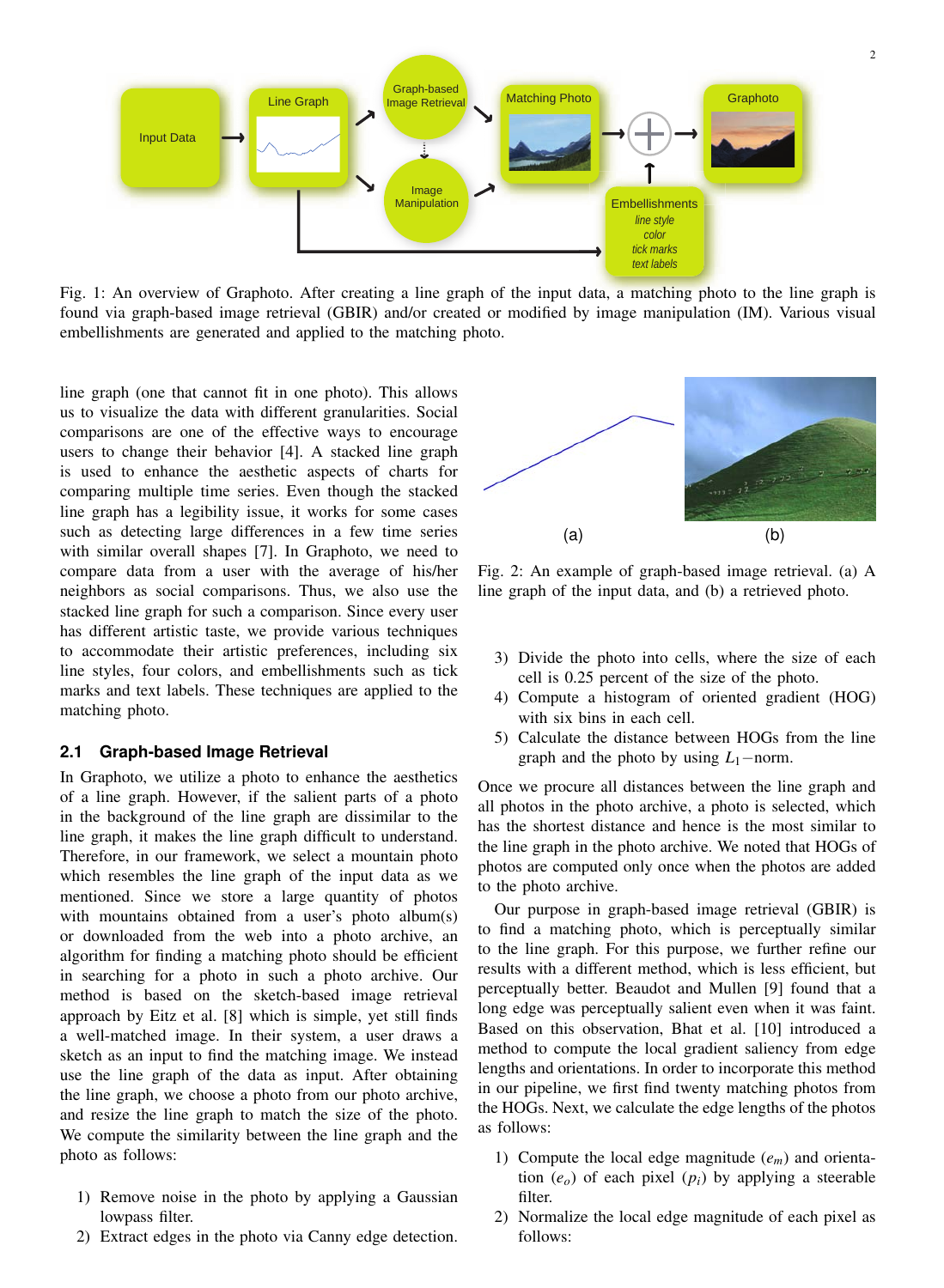



Fig. 3: An example of image manipulation. (a) A line graph of the input data, (b) a simplified line graph, (c) a deformed photo with the simplified line graph, and (d) the final photo.

$$
e'_m=\frac{e_m-\mu_n}{\sigma_n-\varepsilon}
$$

where  $\mu_n$  and  $\sigma_n$  are the average and the standard deviation of  $p_i$ 's neighboring edge magnitudes.

- 3) Compute the length of two sub-edges of each pixel located in two opposite directions  $(e_o, e_o + \pi)$ . We initially set the length of the sub-edges to 0. If  $p_i$ 's neighboring pixel along a direction ( $e_o$  or  $e_o + \pi$ ) has a similar local edge orientation, we add its local edge magnitude to the length of a sub-edge and then searching its neighborhood along that direction. We repeat this process several times (60 times for the results in this article).
- 4) Sum the local edge magnitude and the length of two sub-edges of each pixel and then set it as the edge length for each pixel.

Once we have computed the edge length of each pixel, we determine the visibility of each edge; an edge is considered visible if the length of an edge is greater than a certain threshold. In our examples, we set 0.1 as the threshold. Next, we use the edges from the long edge detection instead of the Canny edge detection to compute the distance between the input line graph and a photo. The rest of our process is the same as the process mentioned above. Our graph-based image retrieval with the long edge detection further finds a perceptually matching photo. Figure 2 shows a result of graph-based image retrieval. We note that we could apply long edge detection directly to the initial stage without computing HOGs, but it takes more time. In our experiment, our method produced almost the same results compared to using only the long edge detection, but was faster.

# 2.2 Image Manipulation

If the line graph is stable such that the values of data do not frequently surge or plummet, our GBIR method may successfully find a matching image due to the simplicity of the line graph. However, values of the input data can have high variability and the resultant line graphs could assume various shapes and be rather complex. Therefore, our GBIR method may fail to find a matching image even after searching from hundreds of thousands of photos. To deal with this issue in Graphoto, we manipulate an image, which enables us to create a matching photo from almost any photo. In order to deform a photo to the desired line graph, we use Thin Plate Spline (TPS) [11] as follows:

- 1) Select a photo and extract an object in the foreground of the photo by using either the GrabCut segmentation method [12] or pre-segmented photos. We use the GrabCut method, included in OpenCV, to compute results for this article.
- 2) Compute the boundary of the extracted object and the line graph. The boundary of the ling graph comprises the input data, and  $x$ - and  $y$ -axes on both sides of the line graph.
- 3) Sample the same number of points on both boundaries and find a point located at the bottom left of each boundary. We connect these two points, and then the rest of the points based on their distances from the two connected points.
- 4) Compute two TPS functions with these samples and then transform each pixel in the photo to a new position through the TPS functions.
- 5) Superimpose only the transformed object on a simple background and apply one of the line styles (Section  $(2.3).$

If the input line graph is too jagged, however, our experiments showed that deforming a photo by using TPS was not very successful because some parts of the photo were too distorted. To solve this problem, we first compute the local minima of the input line graph and then create a simplified line graph by connecting the local minima with the first and last points of the line graph. With the simplified line graph, we deform a photo to the simplified line graph via TPS. Next, we fill the gap between the original input line graph and the simplified line graph by using a region filling method from Criminisi et al. [13]. To use the region filling method, we have to define a target and a source region. In our approach, the target region is the gap between the original input line graph and the simplified line graph, and the source region is a deformed photo matching the simplified line graph. The target region is then filled with patches from the source region. The filled photo is superimposed on the background, as shown in Figure 3. This approach can be easily extended to a stacked line graph by segmenting multiple regions, which correspond to regions between the lines in the line graph.

In some cases, an input line graph is too long to fit into one photo. To solve this problem, we divide the line graph into several parts, where the width of each part is the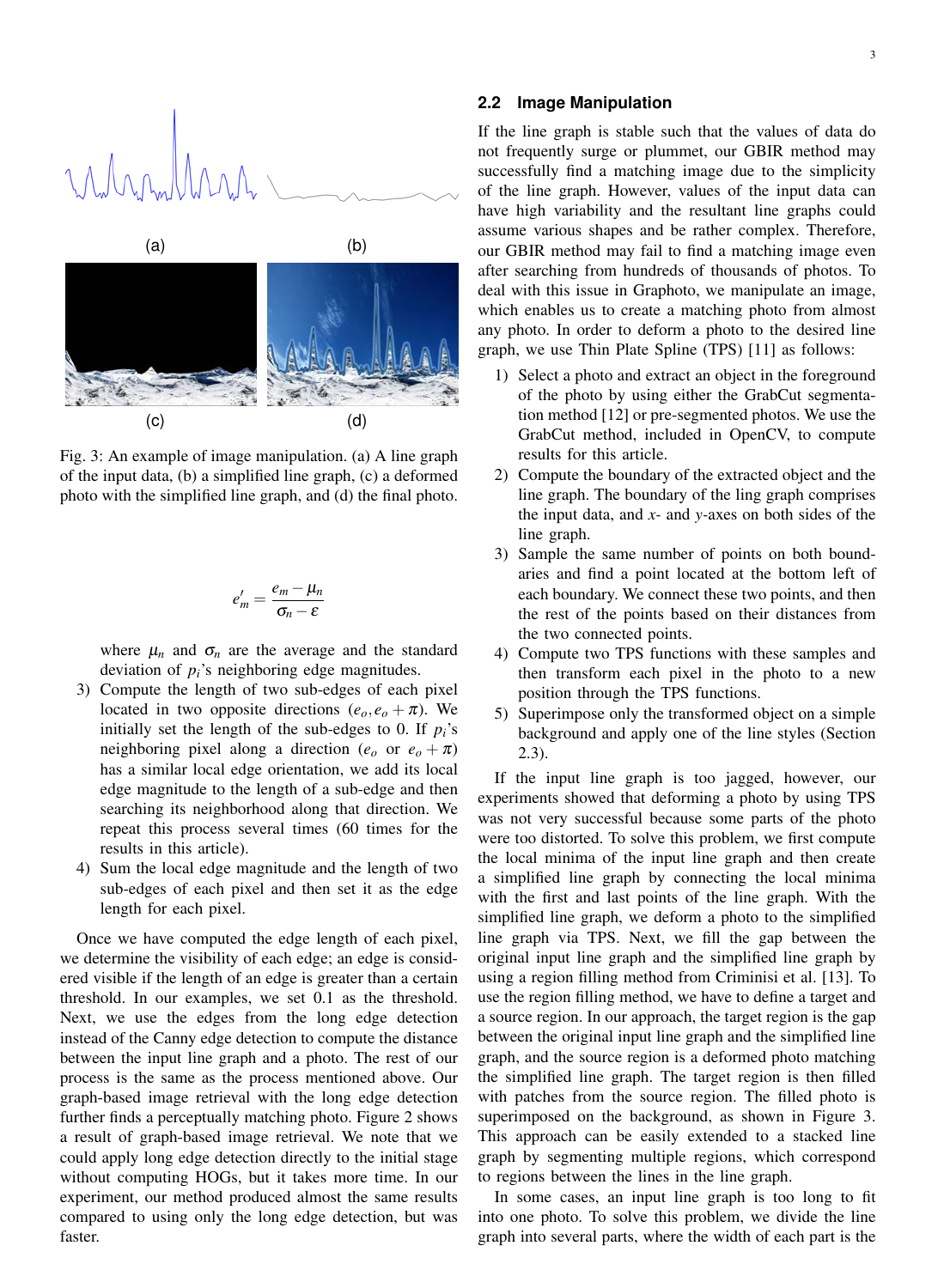

 $(d)$ 

Fig. 4: An example of Graphoto with various line graphs. (a) A simple line graph, (b) a complicated line graph, (c) a stacked line graph, and (d) a long line graph.

same as the width of a photo. We use the same photo in creating matching photos for all parts. Before transforming a photo for each part, a photo corresponding to every other part of the line graph is flipped horizontally to prevent discontinuity in the final Graphoto. We then deform the photo for each part and then stitch these together.

We note that we use a simple scene as a background, e.g., a sky without any attractive or outstanding objects. If we used a scene with any attractive or outstanding objects as a background, it could attract the users' attention to the background of a photo, not to the foreground. Figure 4 shows an example of Graphoto with different line graphs using our image manipulation (IM) technique.

# 2.3 Line Styles

Once we acquire the matching photo, we superimpose the line graph on the matching photo to show the data more clearly. However, a simple visualization of the line graph may not be appealing to the user. In Graphoto, we decorate the line graph with various line styles for an aesthetically pleasing display. For example, if users prefer a plain line graph to a line graph with a 3D line shape, they can choose a style of the line graph close to the plain line graph. In the current Graphoto, we provide six different line styles to accommodate users' discrepancies on aesthetic preferences, as illustrated in Figure 5. Some styles mimic a 3D line, and the other styles are close to 2D plain line graphs. To emulate a 3D line effect, we first generate three blurred lines by applying Gaussian lowpass filters with three different kernel sizes and standard deviations to the line graph. Once we

obtain the three blurred lines,  $Blur_1$ ,  $Blur_2$ ,  $Blur_3$ , we compute a gradually fainted line,  $I_{norm}$  as:

$$
I_{norm} = \frac{line}{line_{max}}, \quad line = \sum_{i=1}^{3} Blur_i
$$
 (1)

where  $line_{max}$  is the maximum value in the *line*. It is deployed as a base component for 3D line effects.

The first style is a simple 2D line graph, which simply visualizes the line graph with a certain color; this is further described in the next subsection (Figure  $5(a)$ ). To apply a 2D line graph style to the line graph, we simply replace pixels in the photo corresponding to ones in the line graph with pixels in the colored line graph.

The second style is to highlight parts of the photo corresponding to the line graph (Figure  $5(b)$ ). Since we can conserve all contents in the photo and show data at the same time in this style, we offer it to users as a line style. In order to highlight the parts corresponding to the line graph, we compute a new highlighted photo,  $I<sub>hiehlieht</sub>$ as:

$$
I_{\text{highlight}} = I_{\text{photo}} * \beta + I_{\text{photo}} * I_{\text{norm}} \tag{2}
$$

where  $I_{photo}$  is the input photo,  $\beta$  is a weight to darken the photo, which is less than 1.0, and  $I_{norm}$  is a weight, which is the fainted line, as computed in Eq. 1.

A neon style is motivated by a neon lamp (Figure  $5(c)$ ). This style emphasizes the data from the line graph as glowing with a white color and surrounding areas around the line graph with a different color. To achieve this effect, we compute a photo with a neon styled line,  $I_{neon}$  as,

$$
I_{neon} = I_{photo} * (1 - I_{norm}) + (color + line) * I_{norm}
$$
 (3)

where *color* is a specific color selected by the user and *line* is an unnormalized fainted line in Eq. 1

The next style is a 3D line style, which is actually an opposite effect of the neon style (Figure  $5$  (d)). Unlike the neon style, the center of the line is colored and the border parts of the lines are smoothly faded. Thus, it can be obtained similarly to the neon style,  $I_{3D}$  as,

$$
I_{3D} = I_{photo} * (1 - I_{norm}) + (color + line_{max} - line) * I_{norm}
$$
\n(4)

For the smoke style (Figure  $5$  (e)), we need to generate a smoke effect along the line graph. We can create a smoke effect through numerical equations, or synthesize smoke from a small texture [14] and use that. In this work, we choose the latter approach, which is simpler and faster. In a smoke style, we first select a small smoke texture as an input to our texture synthesizer. Next, we synthesize a smoke texture, in which the size of the texture is the same as the size of the photo. We then generate the mask which is a fainted line,  $I_{norm}$ . The mask is applied to the synthesized texture to obtain the line graph filled with smoke and the masked texture is superimposed the same way as the 2D line graph. Lastly, in order to generate a noise style (Figure 5 (f)), we randomly generate pixels along the line graph and superimpose the generated pixels on the photo.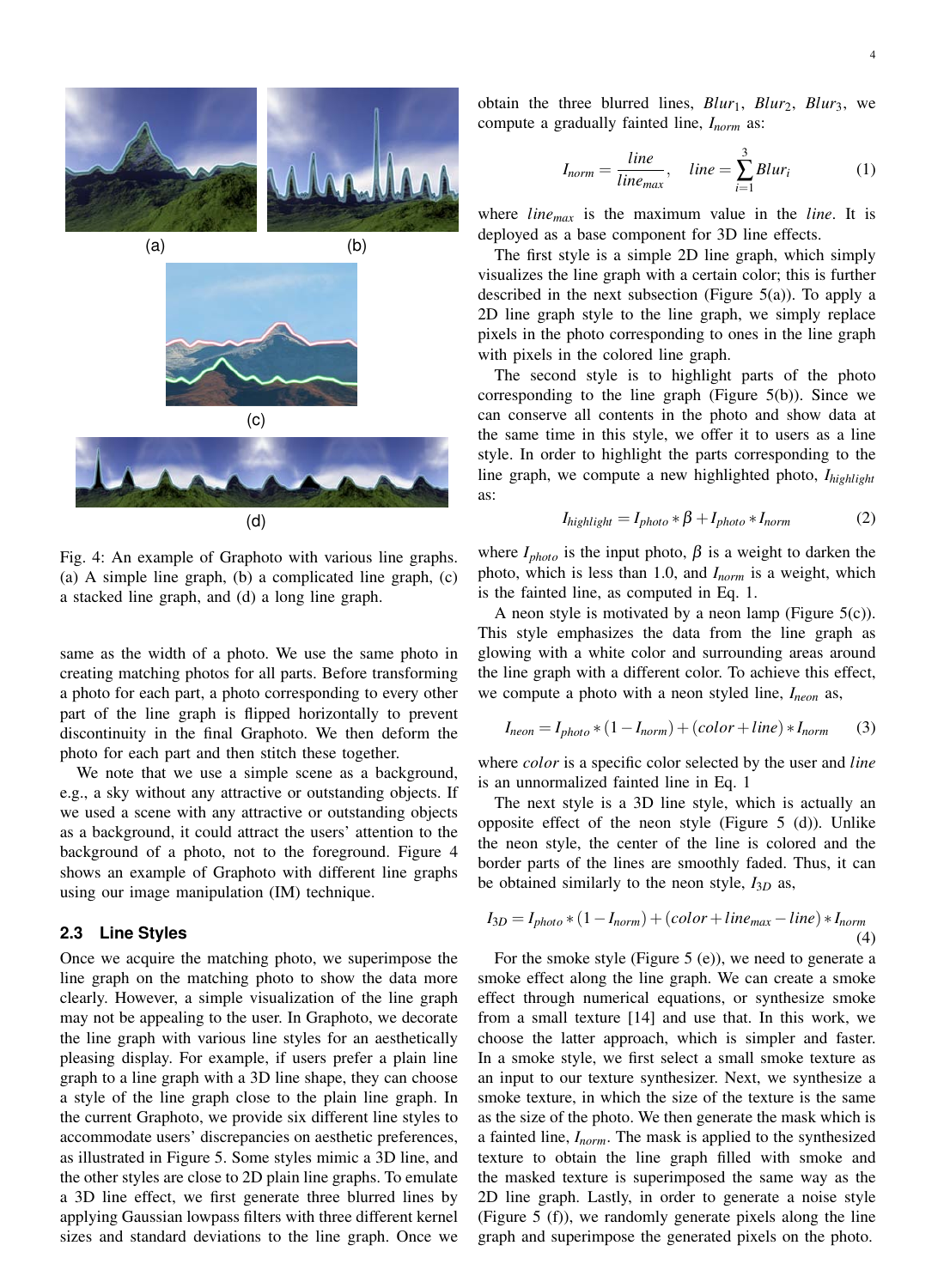



Fig. 5: Various line styles: (a) 2D line, (b) highlighting, (c) neon, (d) 3D line, (e) smoke, and (f) noise.



Fig. 6: Examples of line colors: (a) an analogous color with the maximum saturation and lightness, (b) an analogous color with the average saturation and lightness, (c) a complementary color with the maximum saturation and lightness, and (d) a complementary color with the average saturation and lightness.

#### **Line Colors**  $2.4$

Color is one of the essential components to perceive a photo. Harmony among colors in a photo determines whether a photo is aesthetically pleasing or not [15]. Tokumaru et al. [16] proposed a scheme based on hue distribution for color harmony. Thus, in addition to various line styles, different colors can be exploited in Graphoto for the purpose of satisfying people's different visual preferences. In Tokumary et al.'s work [16], there are

eight types of hue distribution. For a single line graph (a simple/complicated/long line graph), we chose two types among them, type i and type I, which are similar to complementary colors and analogous colors in the hue space, respectively. We harmonize between the average color of a photo and the color of the line graph in the same way as the neon, 3D line, and 2D line styles as follows:

- 1) Convert the RGB color space to the HSL color space.
- 2) Calculate the average hue, saturation, and lightness of the photo.
- 3) Compute a complementary color that lies opposite the average hue in the HSL color space and an analogous color that is adjacent to the average hue in the HSL color space.

Since colors with the same hue can be distinguished by saturation and lightness [17], we also provide two additional colors by adjusting the saturation and lightness of the complementary and analogous colors. We set the maximum saturation and lightness for both colors to emphasize the line graph. Therefore, we offer in total four colors for the single line graph. An example illustrating this concept is shown in Figure 8. We note that we only consider colors for single line graphs in this study, since we would need to separate colors of lines in a stacked line graph, which is complicated.

### 2.5 Other Embellishments

Tick marks sometimes play a part as a reference structure to help users to interpret the data. Thus, we offer users ability to display tick marks for accuracy, which are smoothly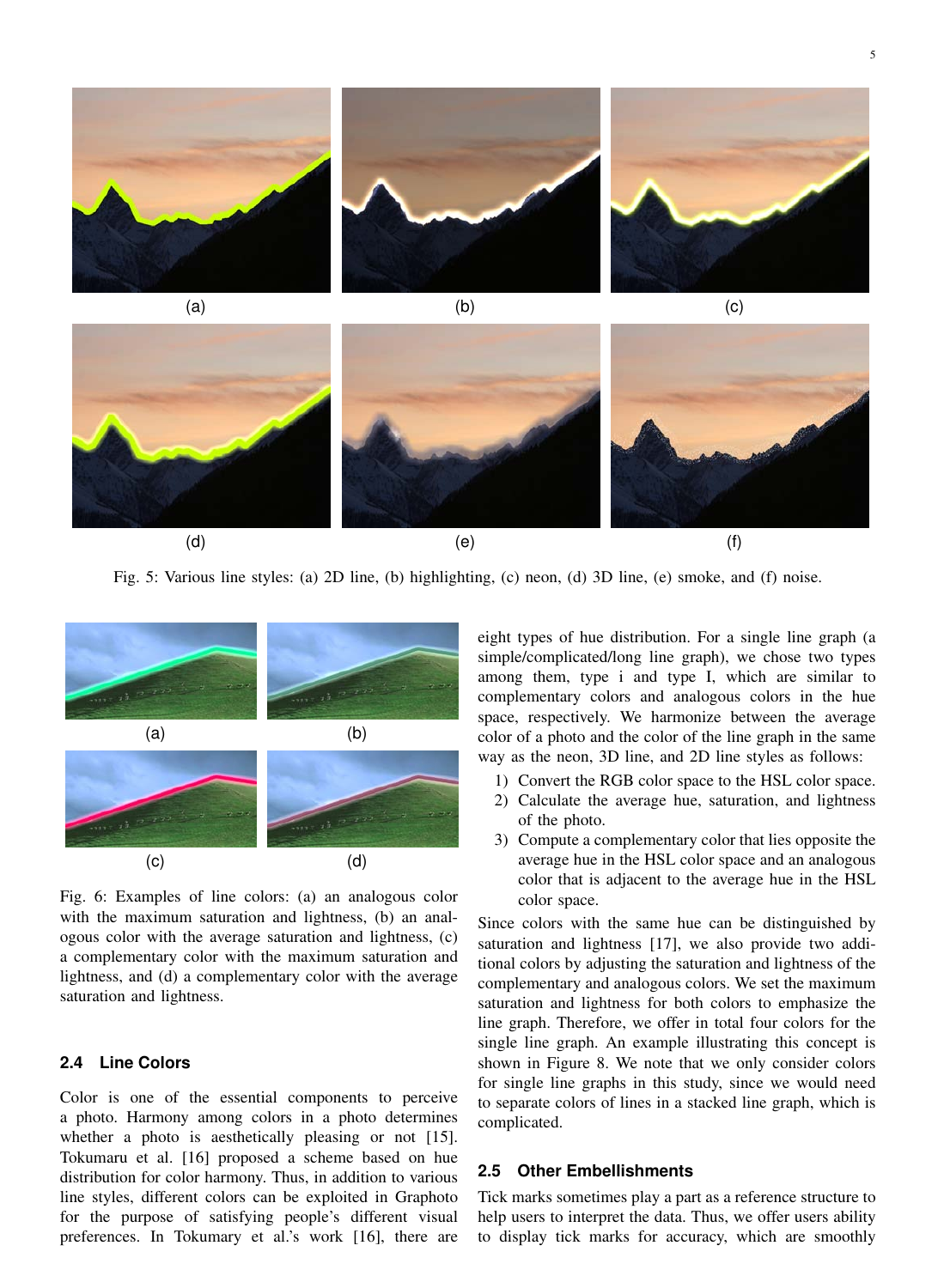

Fig. 7: Examples of other embellishments for traditional line charts  $(a,c,e,g)$  and Graphoto  $(b,d,f,h)$ :  $(a,b)$  no additional embellishments, (c,d) tick marks, (e,f) text labels, and (g,h) tick marks and text labels.

Fig. 8: A set of example line graphs  $(a,c,e,g)$  and Graphoto images (b,d,f,h) used for our user study.

integrated into the photo. In order to include tick marks visible enough to comprehend the data, the tick marks should be neither too faint nor too strong. Additionally, text labels are also important in understanding the data in the line graphs, identifying the values represented in the line graph. Therefore, in Graphoto, we smoothly darken the areas to be unobtrusive by combining black tick marks/text labels and the photo through alpha blending where the tick marks and the text labels are supposed to be located, which look like a date stamped on a photo.

All of these features are illustrated in Figure 7. We note that the boundary of a photo acts as the axes of the line graph, so we do not explicitly put those axes into the display. Sometimes, it is difficult to distinguish tick marks and text labels in dark-colored photos. In order to solve this problem, white tick marks and text labels can be used

instead of black ones.

#### **USER STUDY** 3

Our goal in this study was to determine the impact of Graphoto in understanding data, compared to the traditional line graphs. We designed a user study to investigate the difference between Graphoto and traditional line graphs in terms of correctness, completion time, and aesthetics.

#### $3.1$ **Design & Tasks**

We have the following factors in our study:

- Visualization Type (V): Graphoto, traditional line chart
- Chart Type (C): Simple (24 points), Complicated (96 points), Long (96 points), Stacked (24 points for each  $line)$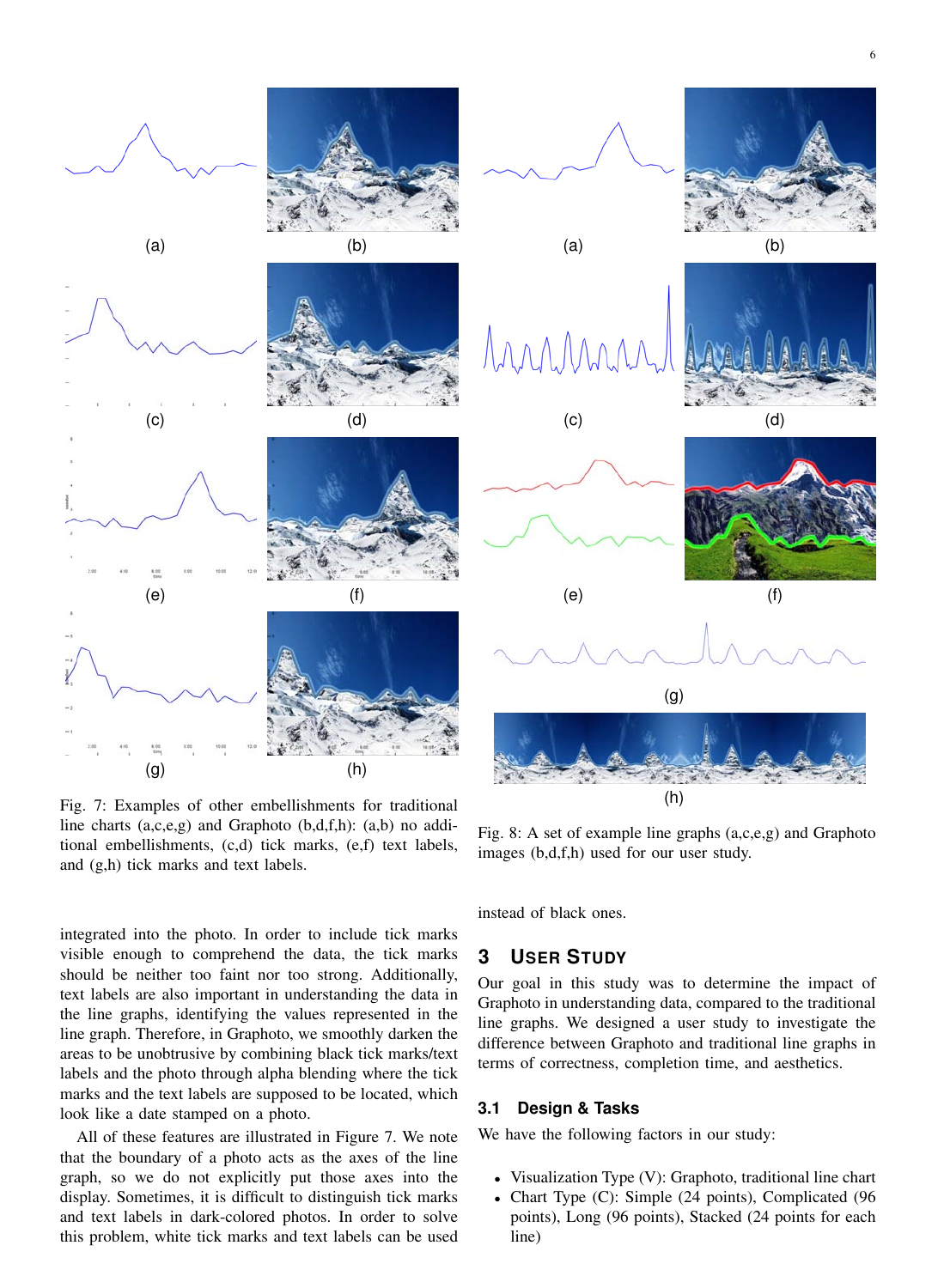• Additional Embellishment (A): Plain (without any additional embellishment), Tick marks, Text labels, Tick marks and text labels

In Graphoto, we used a 3D line style and an analogous color with the average saturation and lightness for simple, complicated, and long charts. We used the same colors for stacked charts in Graphoto and traditional line charts. We designed the study for a within-subjects analysis, which included factors, V, C, and A. Each participant completed a total of  $2(V) \times 4(C) \times 4(A) = 32$  trials. Figures 7 and 8 illustrate a set of example images used in our study.

A goal of Graphoto is to illustrate the input data for casual information visualization. To test whether we can achieve this goal, we chose tasks that were commonly used for a line graph [18] and modified them for our purpose.

- Max (with six optional answers): find the specific time period with the highest value(s) during the whole time period in a line graph (a simple, complicated, and long line graph) or each line graph (a stacked line graph).
- Slope (with six optional answers): find the specific time period with the highest increase during the whole time period in a simple, complicated, and long line graph.
- Comparison (with three optional answers): compare a value in the upper line graph to one in the lower line graph at a specific time in the stacked line graph.

Additionally, we asked participants about the aesthetics of each image on a 5-point Likert scale from 1 (Not at all) to 5 (Almost totally) ("Did you think this chart is visually pleasing?").

The order of tasks was not counterbalanced; the max task was always shown first to the participants, followed by the slope or the compare task (similar to previous work [18]). The order of chart type and additional embellishments were counterbalanced between participants using a Latin square design. The order of visualization type was randomized.

### 3.2 Participants and Procedure

We posted our study on Amazon Mechanical Turk with a series of images, containing two types of line graphs such as Graphoto and traditional line graphs. We created four types of synthetic input data for control over the characteristics of line graphs (simple, complicated, long, and stacked line graphs), by following the previous work [18]. The experiment was divided into two sections. In the first section, each participant completed the 32 trials. In the second section, we asked participants about which visualization type would be good for visualizing their personal data ("Do you think that a chart with a photo is better than a traditional chart (line graph) to show data when it is used as the lock screen of an electronic device (a cell phone, a tablet, a computer, or a  $TV$ )?").

We recruited participants from Amazon Mechanical Turk, and 80 participants from the USA (49 females, 31 males) successfully completed our study. In order to participate in our experiment, each participant was required to have a greater than 95% approval rate in Amazon's

TABLE 1: Effects of the visualization type  $(V)$ , the chart type (C), and additional embellishments (A) on correctness and completion time.

| Task           | Factors      | correctness        |                  | time               |                                   |
|----------------|--------------|--------------------|------------------|--------------------|-----------------------------------|
|                |              | F                  | $\boldsymbol{p}$ | F                  | $\boldsymbol{p}$                  |
| Max            | V            | $F(1,79) = 0.031$  | *                | $F(1,79) = 1.399$  | 宋                                 |
|                | $V \times C$ | $F(3,237) = 0.943$ | *                | $F(3,237) = 1.854$ | $\frac{d\mathbf{x}}{d\mathbf{x}}$ |
|                | $V \times A$ | $F(3,237) = 0.571$ | *                | $F(3,237) = 0.551$ | 宋                                 |
| Slope          | V            | $F(1,79) = 2.777$  | *                | $F(1,79) = 0.654$  | $\frac{d\mathbf{x}}{d\mathbf{x}}$ |
|                | $V \times C$ | $F(3,237) = 0.798$ | *                | $F(3,237) = 0.499$ | $\frac{d\mathbf{x}}{d\mathbf{x}}$ |
|                | $V \times A$ | $F(3,237) = 0.954$ | *                | $F(3,237) = 0.333$ | $\frac{1}{2\pi}$                  |
| Comparison     | V            | $F(1,79) = 3.189$  | *                | $F(1,79) = 0.02$   | $\frac{1}{2\pi}$                  |
|                | $V \times A$ | $F(3,237)=0.161$   | *                | $F(3,237) = 1.605$ | $\frac{d\mathbf{x}}{d\mathbf{x}}$ |
| $* = p > 0.05$ |              |                    |                  |                    |                                   |

system. If a participant completed a study too fast  $(< 5$ min), we assumed it was a false result and thus discarded it. They took on average about 21 min to finish our experiment and were paid \$0.40 upon completing our full experiment. Participants had various occupations including bank teller, teacher, IT consultant, homemaker, and designer. Their ages ranged from 20 to over 50 and expertise with visualization was between minimal experience and good understanding and experience (M=2.36, SD=1.08) on a scale from 1 (novice: no experience) to 5 (expert: authoritative understanding and experience). All participants self-reported that they were not color-blind.

Before starting our experiment, all participants were asked to fill out a demographic questionnaire. We first provided instructions, followed by the tasks.

# 3.3 Results

We analyzed all the responses from the tasks. 75% (Max), 58% (Slope), and 67% (Comparison) of tasks were successfully completed, and participants took on average of 13 seconds (Max), 7 seconds (Slope), and 11 seconds (Comparison) to complete the tasks. We then ran a repeated measure analysis of variance (RM-ANOVA) and Tukey HSD test on the results. There was no significant effect of (i) the visualization type and (ii) the interaction between the visualization type and the chart type, and (iii) between visualization type and additional embellishments on correctness and completion time (see Table 1). For finding the highest value(s) in each line of a stacked line graph, there was no significant effect of different baselines between Graphoto and traditional line graphs  $(F(1, 79) = 0.035, p > 0.05)$ . Unsurprisingly, the visualization type had a significant effect on aesthetics  $(F(1, 79) = 55.15, p < 0.0001)$ , where Graphoto had on average a higher aesthetic score than the traditional line graph. Additionally, there was a significant effect of the interaction between the visualization type and the chart type  $(F(3, 237) = 21.86, p < 0.001)$ , but not between the visualization type and the additional elements  $(F(3, 237) = 0.5, p > 0.05)$ . Figure 9 shows a summary of responses from participants to our aesthetics question.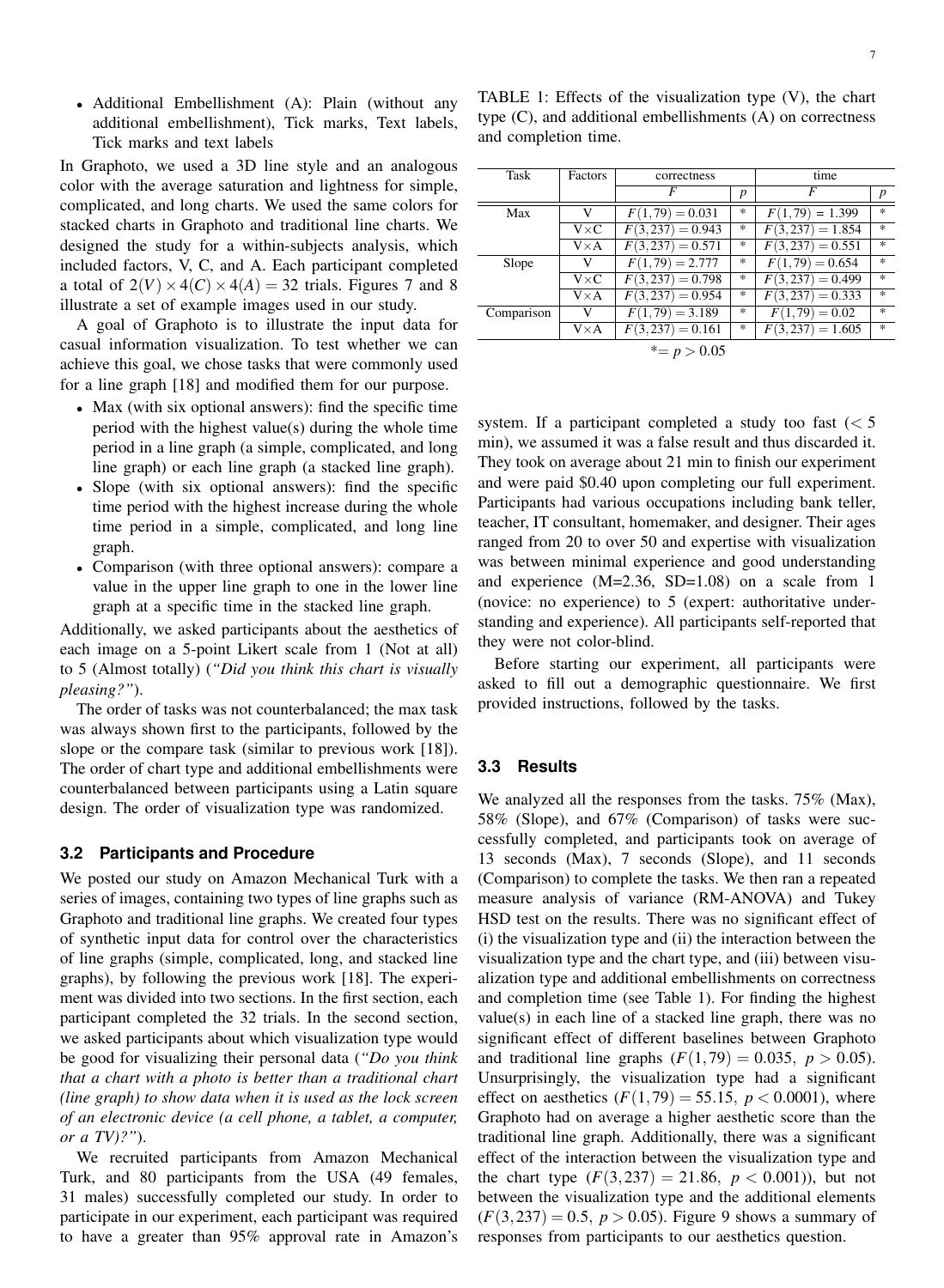

Fig. 9: Comparisons of Graphoto to a traditional line graph in terms of aesthetics.

#### $3.4$ **Discussion**

Our results confirm that Graphoto provides users with more aesthetically pleasing displays than a traditional line graph. More importantly, in Graphoto, users could answer questions as accurately and quickly as using traditional line graphs; this finding is similar that found in a previous study [19]. Based on these results, we believe that Graphoto would be a good technique for users who want to use it for visualizing their personal time-varying data.

Graphoto is targeted at visualizing personal time-varying data as the lock screen of various devices such as computers, mobile devices, and TVs. In our target applications, the input data from a single source is transmitted to a server, and we create a matching photo with embellishments on the server. We then transmit the matching photo to a target device. One of our target applications is household energy consumption data, where a smart meter collects data on consumption of electricity at certain intervals (15–60) minutes). In the current system, we can create a matching photo to the input data within  $1-2$  minutes by image manipulation (on a computer with Intel Xeon E5-2620 2.0GHz, 8 GB RAM and GeForce GTX 670 graphics with 2 GB memory). Our GBIR takes several hours to find a matching photo in a photo archive with millions of images. Thus, if we can find the matched photo in a photo archive, it would be appropriate for daily data, e.g., daily weather forecast. The retrieval time of our GBIR can be accelerated by computing the distances between the input line graph and the photos in parallel (e.g., a MapReduce framework) using a bag-of-features approach [8].

Our approach can be extended to other types of charts, such as treemaps and pie charts. For example, we can use several aerial images of rice fields and different cake images from the top view for a treemap and a pie chart, respectively. After segmenting the images, we are then able to deform each subfield or cake for each section of the charts. Our various line styles can be applied as area styles such that each section in a chart is an input of our method instead of a line graph.

There are some limitations to our work. First, a participant in our study expressed that our technique is useful for understanding data as a big picture concept, but it can obscure the specifics of the data. This is because we decorate the input line graph with various effects. Thus, our technique would be appropriate for providing an overall trend rather than analyzing subtle changes over time, e.g., "When does a user consume the most electricity during a day?", "Does a user consume more energy on the weekend or during the summer?".

A stacked line graph might not be the best method for social comparisons because previous studies have shown that graph comparison is difficult with different baselines [18]. However, the main reason we used a stacked line graph in social comparison tasks is to enhance the aesthetic aspects of charts, as we mentioned earlier. Additionally, participants had no issue on our stacked line graph in the comparison tasks and stated that our chart is visually appealing, e.g., "It is more interesting and appealing to people rather than a boring graph.".

Half of the participants  $(52%)$  expressed that their preference of traditional charts over Graphoto because they wanted to focus on the data even though Graphoto is visually pleasing and interesting. This result was also observed in other artistic visualizations, where some participants liked traditional ways to visualize their data [20]. Therefore, even though our method is as good as traditional line graphs in our target use cases, Graphoto might only be suitable for some users who like a visually pleasing display.

We conducted a simple user study to evaluate our technique on Amazon Mechanical Turk. A limitation of this evaluation is that workers only spent about 15 minutes to answer quantitative and qualitative questions in a limited space (mostly in their home), so most qualitative results were based on their initial reaction to Graphoto. Additionally, in the user study, we described that Graphoto can be used on a cell phone, a tablet, a computer, or a TV. If a user belongs to a single-person household, all these examples are personal computing devices. However, if a user is a member of a multi-person household, a cell phone and a tablet are personal computing devices, and a computer might be a shared device, while a TV is most probably a shared display device. To evaluate Graphoto on our target devices, we plan to conduct a longitudinal study in different household conditions such as singleand multi-person households to examine several aspects such as the changes of users' personal data awareness and understanding by using Graphoto and their preferences to understand their personal data (Graphoto vs. traditional charts).

A photo in Graphoto does not contain any message. However, if we integrate a message into Graphoto by adjusting the color of an image defined by a user, it might successfully deliver a message. For example, a user defines a reddish image as a warning for their energy consumption, and then the image of Graphoto is turned to reddish when he/she consumes more energy than the average of his/her neighborhood. We note that we tested embedding a message into a photo by changing the content of the photo provided by us, but it didn't work well because participants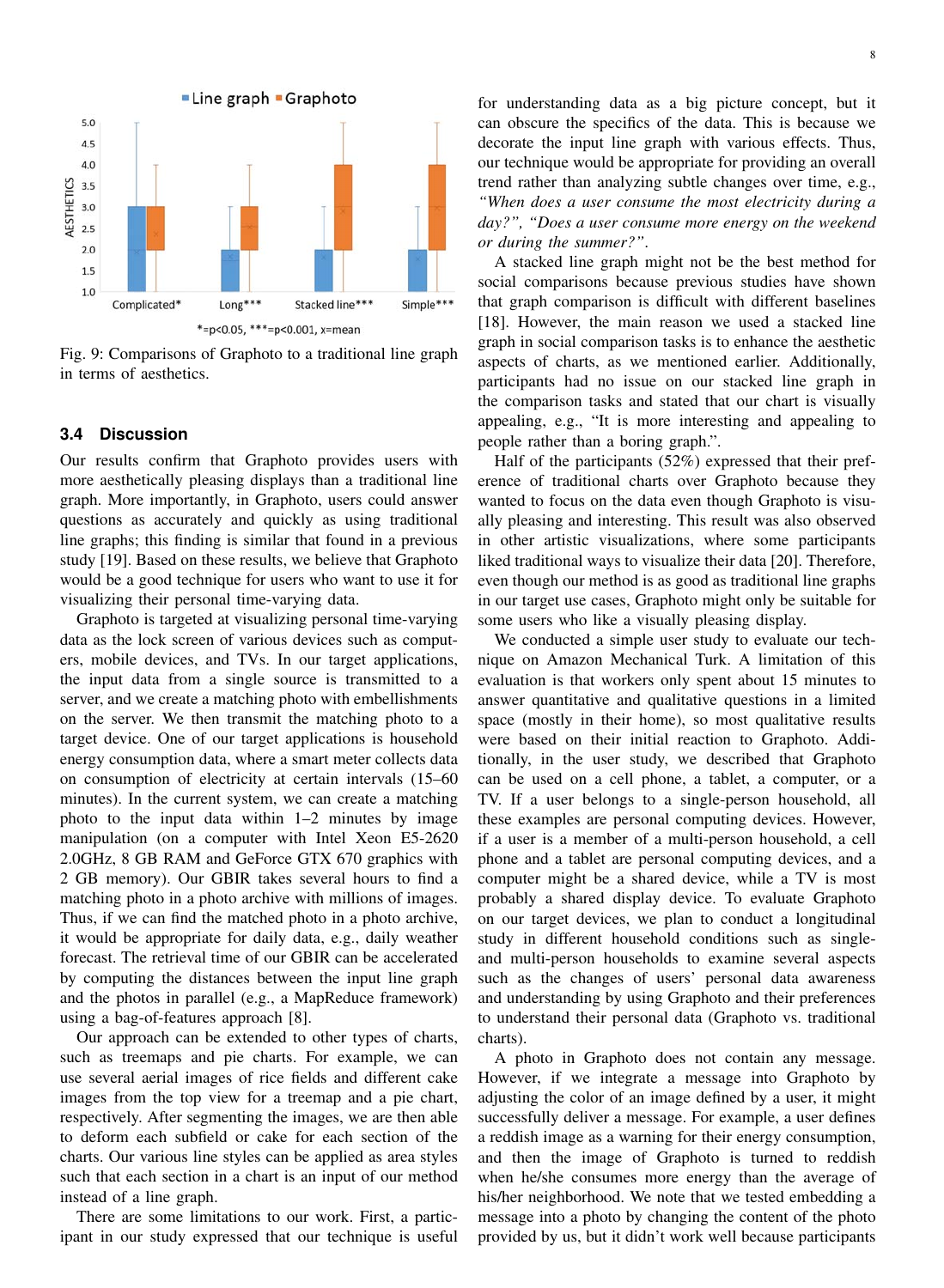Lastly, Graphoto contains tick marks and text labels, but there are other techniques to aid in understanding data such as grid lines and highlights. These elements may intrude on data interpretation and the aesthetic aspect if we combine these elements with Graphoto. Additionally, all participants used their desktop to conduct our study. The type of a device to perform tasks might influence users' correctness and/or completion time due to different sizes of charts. Because we are targeting different types of devices, we will investigate in the future the effects of different display sizes and of different elements.

#### 4 **CONCLUSION**

We have presented Graphoto, a chart or line graph combined with a photo with the aim to show the data with an aesthetically pleasing look for casual information visualization. We provided a diverse set of techniques to obtain a matching photo and embellish the line graph of input data. We compared interpretation accuracy, completion time, and aesthetics for Graphoto and traditional line graphs. The comparison showed that Graphoto is better than the traditional line graph in terms of aesthetics, and users could understand data in Graphoto as accurately and quickly as with the traditional line graph.

# **ACKNOWLEDGMENTS**

This work has been partially supported by the National Science Foundation grants IIP1069147, CNS1302246, CNS0959979, NRT1633299, CNS1650499, and IIS1527200.

# **References**

- [1] E. Tufte, The Visual Display of Quantitative Information, Second edition. Graphics Press, 2001.
- R. Borgo, A. Abdul-Rahman, F. Mohamed, P. W.  $\lceil 2 \rceil$ Grant, I. Reppa, L. Floridi, and C. Min, "An empirical study on using visual embellishments in visualization," IEEE Transactions on Visualization and Computer Graphics, vol. 18, no. 12, pp. 2759-2768, 2012.
- [3] M. A. Borkin, A. A. Vo, Z. Bylinskii, P. Isola, S. Sunkavalli, A. Oliva, and H. Pfister, "What makes a visualization memorable?" IEEE Transactions on Visualization and Computer Graphics, vol. 19, no. 12, pp. 2306-2315, 2013.
- [4] D. Huang, M. Tory, B. Aseniero, L. Bartram, S. Bateman, S. Carpendale, A. Tang, and R. Woodbury, "Personal visualization and personal visual analytics," IEEE Transactions on Visualization and Computer Graphics, vol. 21, no. 3, pp. 420-433, 2015.
- [5] E. Dan-Glauser and K. Scherer, "The geneva affective picture database (gaped): A new 730-picture database focusing on valence and normative significance," Behavior Research Methods, vol. 43, no. 2, pp. 468-477, 2011.
- [6] J. Wagemans, J. H. Elder, M. Kubovy, S. E. Palmer, M. A. Peterson, M. Singh, and R. von der Heydt, "A century of gestalt psychology in visual perception: i. perceptual grouping and figure-ground organization.," Psychological bulletin, vol. 138, no. 6, pp. 1172-1217, 2012.
- [7] R. Kosara, "Presentation-oriented visualization techniques," IEEE Computer Graphics and Applications, vol. 36, no. 1, pp. 80–85, 2016.
- [8] M. Eitz, K. Hildebrand, T. Boubekeur, and M. Alexa, "Sketch-based image retrieval: Benchmark and bagof-features descriptors," IEEE Transactions on Visualization and Computer Graphics, vol. 17, no. 11, pp. 1624-1636, 2011.
- [9] W. Beaudot and K. Mullen, "How long range is contour integration in human color vision?" Visual Neuroscience, vol. 15, pp. 51–65, 2003.
- [10] P. Bhat, C. L. Zitnick, M. Cohen, and B. Curless, "Gradientshop: A gradient-domain optimization framework for image and video filtering," ACM Transactions on Graphics, vol. 29, no. 2, 10:1-10:14, 2010.
- [11] F. L. Bookstein, "Principal warps: Thin-plate splines and the decomposition of deformations," IEEE Transactions on Pattern Analysis and Machine Intelligence, vol. 11, no. 6, pp. 567-585, 1989.
- [12] C. Rother, V. Kolmogorov, and A. Blake, "GrabCut: Interactive foreground extraction using iterated graph cuts," ACM Transactions on Graphics, vol. 23, no. 3, pp. 309–314, 2004.
- [13] A. Criminisi, P. Perez, and K. Toyama, "Object removal by exemplar-based inpainting," Proceedings of the Conference on Computer Vision and Pattern Recognition, vol. 2, pp. 721-728, 2003.
- $\lceil 14 \rceil$ A. A. Efros and W. T. Freeman, "Image quilting for texture synthesis and transfer," Proceedings of the Conference on Computer Graphics and Interactive Techniques, pp. 341-346, 2001.
- [15] D. Cohen-Or, O. Sorkine, R. Gal, T. Leyvand, and Y.-Q. Xu, "Color harmonization," ACM Transactions on Graphics, vol. 25, no. 3, pp. 624-630, 2006.
- $[16]$ M. Tokumaru, N. Muranaka, and S. Imanishi, "Color design support system considering color harmony," IEEE International Conference on Fuzzy Systems, vol. 1, pp. 378-383, 2002.
- [17] C. Ware, Information Visualization: Perception for Design, second. Morgan Kaufmann Publishers, 2004.
- [18] W. Javed, B. McDonnel, and N. Elmqvist, "Graphical" perception of multiple time series," IEEE Transactions on Visualization and Computer Graphics, vol. 16, no. 6, pp. 927–934, 2010.
- S. Bateman, R. L. Mandryk, C. Gutwin, A. Genest,  $[19]$ D. McDine, and C. Brooks, "Useful junk?: The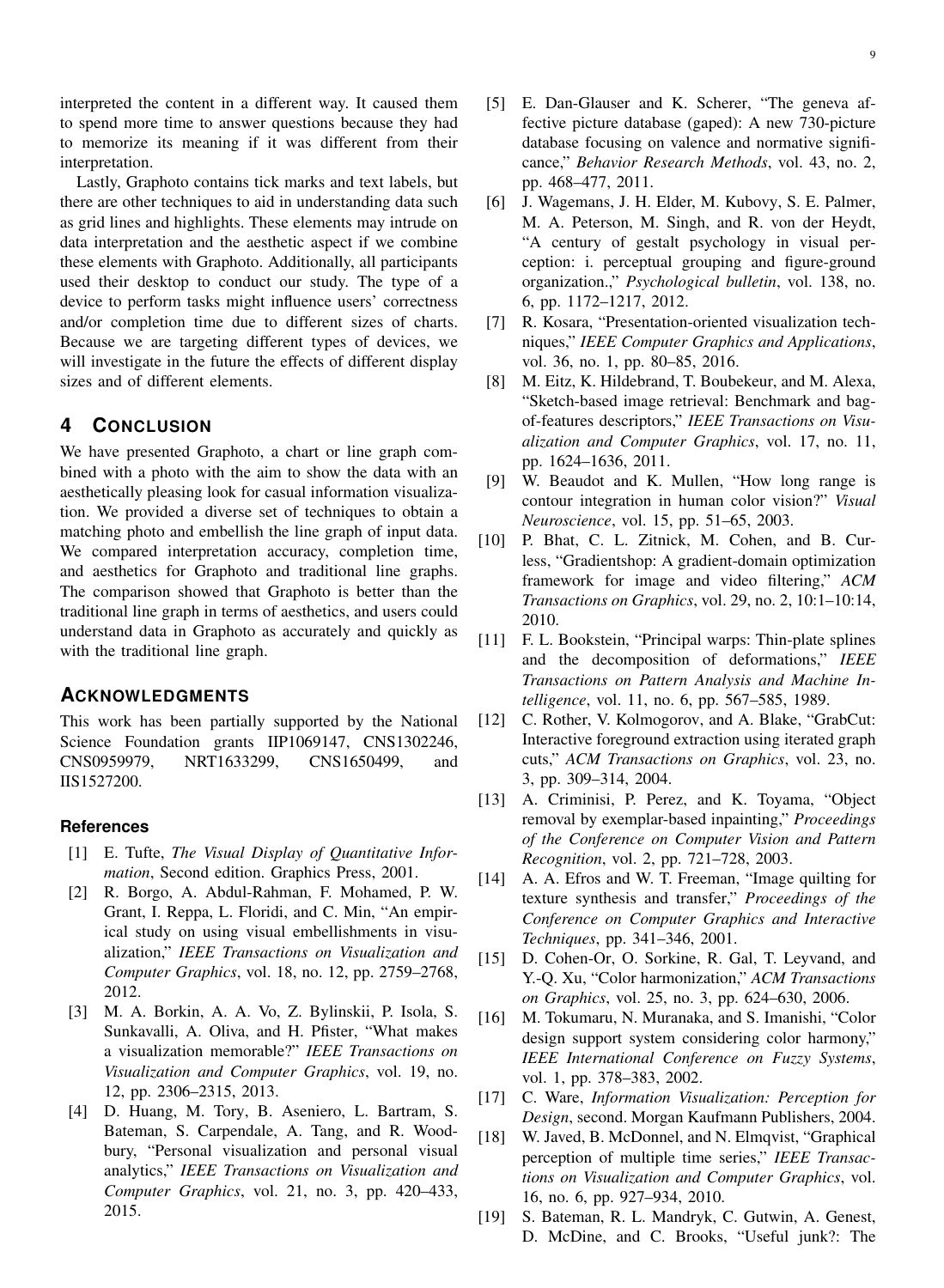effects of visual embellishment on comprehension and memorability of charts," Proceedings of the Conference on Human Factors in Computing Systems, pp. 2573-2582, 2010.

[20] J. Rodgers and L. Bartram, "Exploring ambient and artistic visualization for residential energy use feedback," IEEE Transactions on Visualization and Computer Graphics, vol. 17, no. 12, pp. 2489-2497, 2011.

# SIDEBAR: AESTHETICS IN INFORMATION VI-**SUALIZATION**

There has been extensive research on casual and traditional information visualization improving aesthetics. Casual information visualization is the use of computer-generated visual shapes, metaphors, or images to represent data in everyday life. It is targeted at diverse users from novices to visual experts and from everyday personal information to work related information (see also [1]). There have been several attempts to improve the aesthetic aspects of the visualizations in casual information visualizations. For example, Skog et al. [2] have created an ambient information visualization system for casual data such as weather and bus departure times. Their system uses the existing Mondrian's painting style to map data onto colors and onto the size of squares in the image. They evaluated their visualization in a public space at a university, and some participants could get information. Rodgers and Bartram [3] have designed an ambient and artistic visualization for residential energy consumption feedback. They exploited simple patterns, and the population, size, and/or motion indicate current power and/or total energy use. They tested their designs in two scenarios such as kitchen and home theater. The results contained different visualization preferences among subjects (artistic visualization vs. traditional visualization) and the desire for customization. The InfoCanvas [4] has brought many pieces of information such as weather, time, e-mail, etc. into a single artistic scene. A color, shape, size, or position of objects in the scene depict each data value. Viegas et al. [5] have presented Artifacts of the Presence Era, which uses video and audio from a museum and visualizes activities in the museum through a geological metaphor. Their observation of museum visitors was that most visitors enjoyed and understood the visualization.

In traditional information visualization, there are mechanisms to improve aesthetics by adding visual embellishments into traditional charts such as line and bar charts. Pictograms, photos, and/or other visual elements can be used as visual embellishments to decorate charts, referred to as "chartjunk". However, there is a debate over the usefulness of "chartjunk". Tufte [6] has suggested that charts should use minimal ink to show data such that the visualization should not include any superfluous graphical elements and be void of any distracting element. Gillan et al. [7] have conducted two experiments to verify a minimal chart based on Tufte's rules. The result shows that a minimal chart following Tufte's idea was better than a traditional 2D bar chart and a 3D bar chart with a background image in terms of response time. Ghani and Elmqvist [8] have used a photo as a texture for a nodelink diagram, where the photo did not match the diagram. The experimental result showed that there was no effect of a photo on accuracy, compared to color encoding as a texture.

In contrast to these studies, recently there were a number of studies that evaluated the effectiveness of visual embellishments on memorability and comprehension. Bateman et al. [9] have presented the results of their experiment to validate differences between plain charts and charts with visual embellishments by a designer, Nigel Holmes. They concluded that people might interpret an embellished chart as accurately as a plain chart and an embellished chart may be better than a plain chart in terms of memorability. Borkin et al. [10] conducted an experiment on Amazon Mechanical Turk to see the effect of various visualization attributes on memorability. Their result showed that visual embellishments were correlated to memorability such that including pictograms helped people to remember an image of a visualization.

### **References**

- [1] Z. Pousman, J. T. Stasko, and M. Mateas, "Casual information visualization: Depictions of data in everyday life," IEEE Transactions on Visualization and Computer Graphics, vol. 13, no. 6, pp. 1145-1152, 2007.
- [2] T. Skog, S. Ljungblad, and L. E. Holmquist, "Between aesthetics and utility: Designing ambient information visualizations," IEEE Symposium on Information Visualization, pp. 233-240, 2003.
- [3] J. Rodgers and L. Bartram, "Exploring ambient and artistic visualization for residential energy use feedback," IEEE Transactions on Visualization and Computer Graphics, vol. 17, no. 12, pp. 2489-2497, 2011.
- [4] C. Plaue, T. Miller, and J. Stasko, "Is a picture worth a thousand words?: An evaluation of information awareness displays," Proceedings of the Conference on Graphics Interface, pp. 117-126, 2004.
- [5] F. Viegas, E. Perry, E. Howe, and J. Donath, "Artifacts of the presence era: Using information visualization to create an evocative souvenir," IEEE Symposium on Information Visualization, pp. 105-111, 2004.
- [6] E. Tufte, The Visual Display of Quantitative Information, Second edition. Graphics Press, 2001.
- [7] D. J. Gillan, E. Richman, and M. Neary, "Minimalism in graphics," Posters and Short Talks of the Conference on Human Factors in Computing Systems, pp. 75-76, 1992.
- [8] S. Ghani and N. Elmqvist, "Improving revisitation in graphs through static spatial features," Proceedings of the Conference on Graphics Interface, pp. 175-182, 2011.